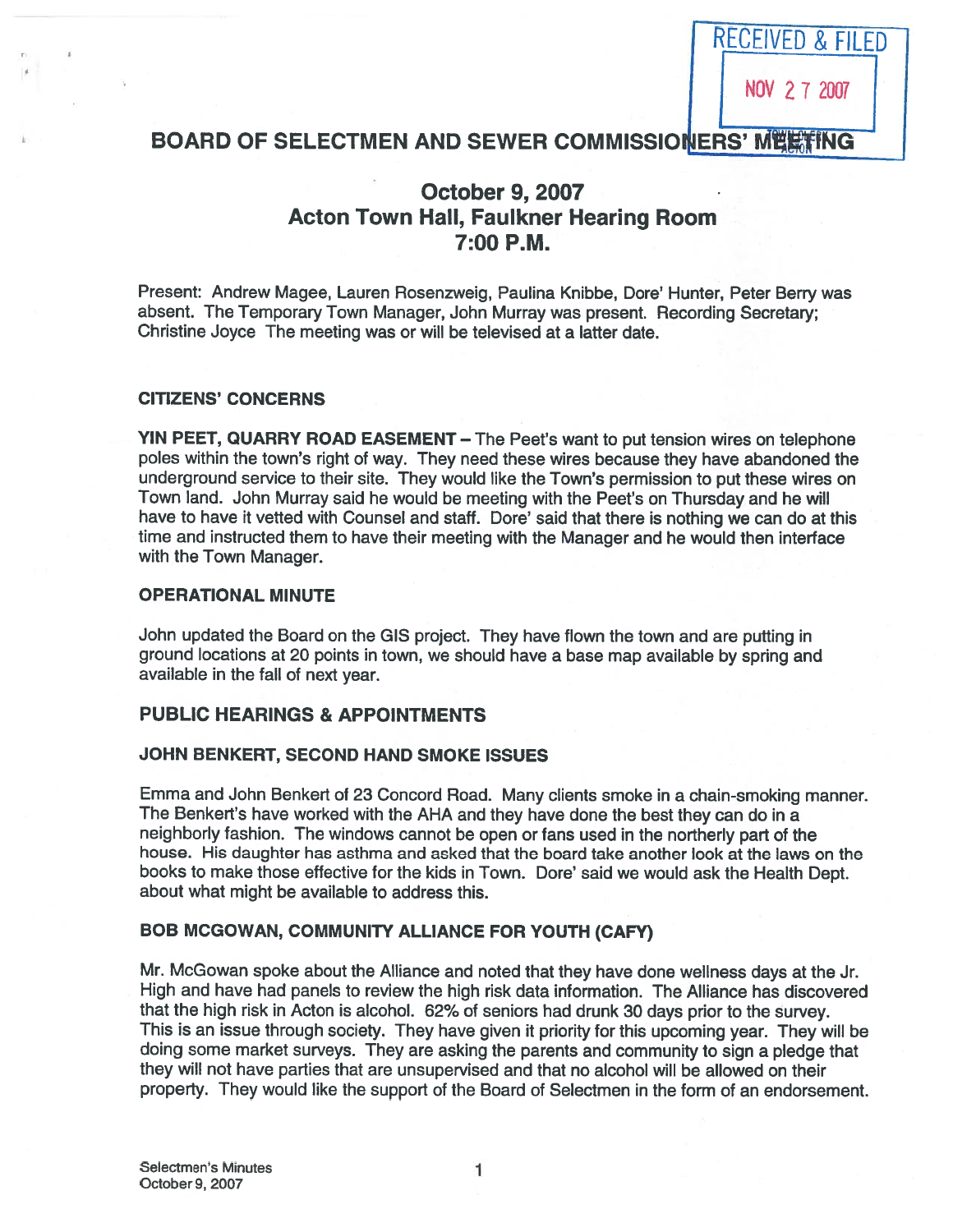This says that there is no commitment only to suppor<sup>t</sup> the <sup>p</sup>lan. The flyer will have those who have supported the plan.

Dore' noted that he endorsed the project. Andy also supported this and he likes the way they have written the message. Lauren also was very happy to endorse this program. Lauren noted that she liked the handouts for the parents and the paren<sup>t</sup> child connection. Paulina too was in favor of this project. LAUREN ROSENZWEIG - Move that the Selectmen endorse the Safe Home plan pu<sup>t</sup> forward by the Alliance for Youth. ANDREW MAGEE -second. UNANIMOUS VOTE

## LEAGUE OF WOMEN VOTERS

Observation of the November 2006 Election issues and recommendations were discussed with the Board previously. The League appreciated the decision to go back to the original polling places. As they look toward 2008, they think it would be better to address concerns of the existing polling <sup>p</sup>laces for accessibility and student safety at Conant and accessibility at the Jr. High especially at night. They are here to offer to convene <sup>a</sup> committee and facilitate those concerns of safety and accessibility. They will talk with the police and other groups and come back with the results. They want the Board to endorse this project. Dore' asked them to include the schools in this project.

Paulina thanked them for their efforts. Lauren thanked the League for taking this project on. Andy thanked them for volunteering and he appreciated their efforts. Andy noted the traffic problem at the Jr. High in the morning.

John said that he felt that there should be no staff on the committee. PAULINA KNIBBE - Move to endorse the forming of <sup>a</sup> citizens committee to address the polling locations for accessibility and safety. ANDREW MAGEE - second. UNANIMOUS VOTE

#### SITE PLAN SPECIAL PERMIT #6/5/07-411, 253 MAIN STREET, KENNETH SUNDBERG

Ken Sundberg outlined the history of the site. It was originally <sup>a</sup> car wash. It is now <sup>a</sup> restaurant and office. His tenants want to increase the size of the space. Ken held an information meeting and implemented some of the changes suggested from those attending. He feels that this will be the kick off to this location and spur other changes.

Andy spoke about the number of reviews and some of the issues have been reviewed with the Design Review Committee and the Sidewalk Committee. Andy asked that Lauren and Paullna address the sidewalk and design issues. Andy asked about the expansion into the sewer system. The tenants are now proposing <sup>a</sup> <sup>30</sup> seat restaurant. Andy noted that the capacity for sewer was figured at build out. Andy spoke about storm water systems; the client's Engineer noted that he has resolved this with the Board of Health and Engineering. They have deep test holes on record. Andy also asked about the Ground Water Elevation as well. Andy asked about compliance with Outdoor Lighting, the applicant has designed them to regulations. Andy also asked about on site snow storage. They meet the standards for snow runoff. The dumpsters and storage sheds will be screened as required and the landscaping <sup>p</sup>lan has been adjusted to reflect the concerns that came out of the citizen's meeting Mr. Sundberg held and now meets the bylaw.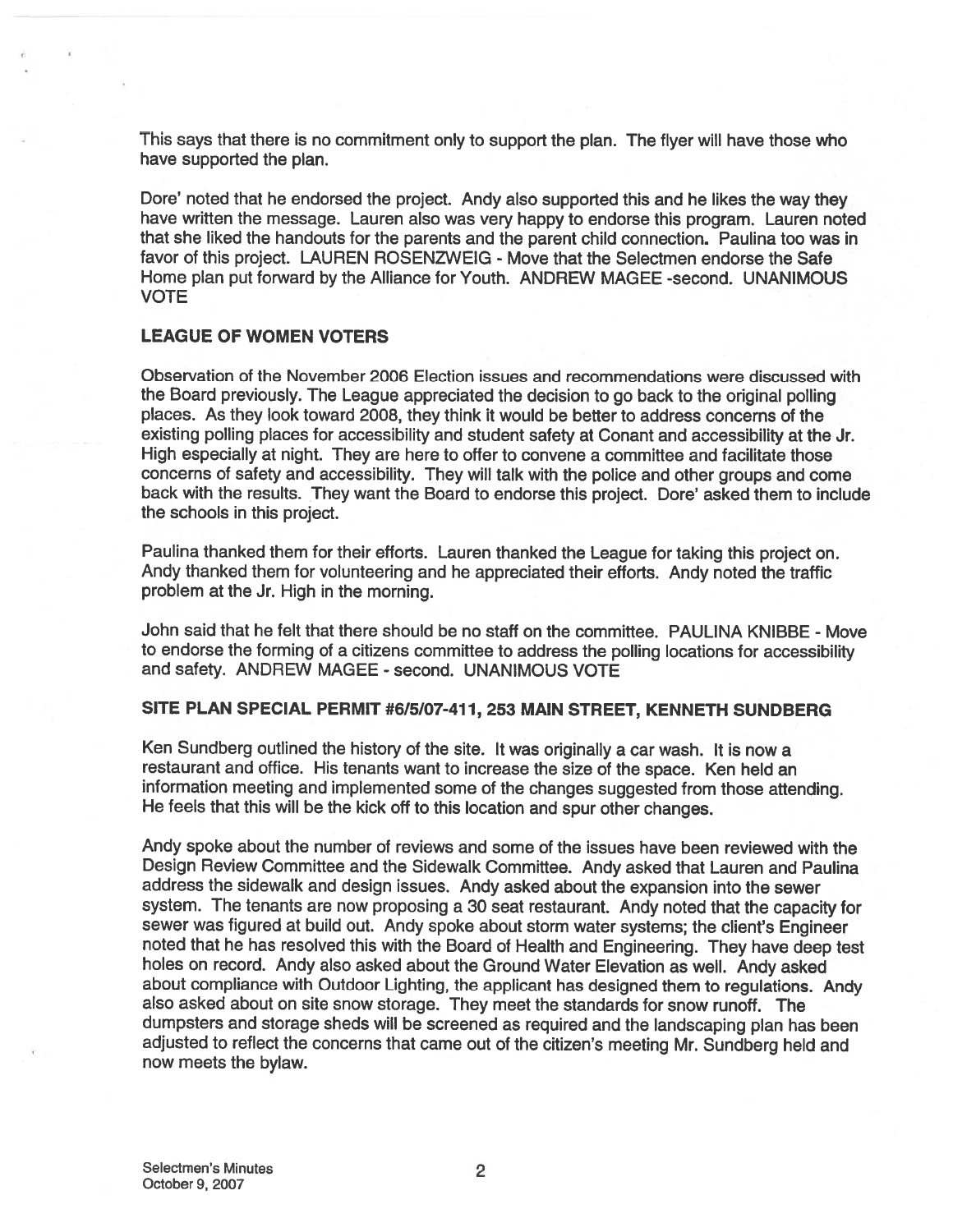Lauren noted that this is the first plan that went before the Design Review Board and thanked them for their cooperation. Lauren asked about the awnings and roofs. It will have cloth awnings and shingles that look like slate.

Dore' discussed the north side of the property and parking at the bowling alley. Dote' asked about the propose<sup>d</sup> retaining wall. George said that it is <sup>4</sup> feet and would serve as <sup>a</sup> leveling of the walkway around the perimeter of the building.

Paulina said that more restaurants are needed in town. She discussed the sewer issues and potential seating. Ken said that he does not think they could ge<sup>t</sup> 60 seats, but they would not have to make the building larger. Paulina spoke about the Sidewalk Committee's review. Paulina noted the concern of the sidewalk on the other side of Beverly Road. George <sup>D</sup> said that they would have to eliminate the landscaping to pu<sup>t</sup> the sidewalk in. There was <sup>a</sup> concern about the front of the property and sidewalk being moved off the edge of the road. Paulina asked if they would consider putting the side walk on the other side of the greenery. Ken noted that they have included the five foot green area in the plan. Andy wanted to have it five feet along the entire green strip. Lauren noted that pole and fire hydrant were not on Mr. Sundberg's property.

Lauren asked about the sidewalk being concrete <sup>6</sup> foot wide with buffer strip and skinny trees on the green strip as <sup>a</sup> buffer. Lauren also agreed that the sidewalk be <sup>p</sup>laced on Beverly Road and wanted to know about crosswalks. There are crosswalks. The Engineer spoke about the landscaping <sup>p</sup>lan and what they <sup>p</sup>lanned on to make it nicer. The Engineer said they will update the <sup>p</sup>lan to use the same screening in the area and would continue it into the site. Lauren asked about the retaining wall. The Engineer said that they will use concrete that will look natural.

Andy asked about the sidewalk going in between the pole and fire hydrant. They can't do it as they do not own this <sup>p</sup>iece of property. Andy said that he felt the sidewalk on Beverly should only go 20 feet; he was not sure whether they needed the second section. Lauren would like the extension continued. She felt it provided <sup>a</sup> slow down for vehicle traffic. Andy asked about the decorated cross walks made of stamped concrete. ANDREW MAGEE - Moved to take under consideration. LAUREN ROSENZWEIG — second. UNANIMOUS VOTE

### KEYSPAN, REQUEST TO INSTALL CATHODIC PROTECTION FACILITIES 10 WOOD LANE AND AT SPENCER ROAD

Dore' said that staff has looked into Mr. Munroe's water concerns. Staff has run the numbers and there will be no additional flooding at the proposed site. ANDREW MAGEE - Move to approve subject the conditions of our Engineering Department. LAUREN ROSENZWEIG second. UNANIMOUS VOTE. John Murray asked that they supply the certified mail proofs, which they gave to Christine for the file

### SELECTMEN'S BUSINESS

## PERCHLORATE RECOMMENDATION, FIRE CHIEF'S RESPONSE

Dote' noted that we should have the Board of Health handle this issue as the Fire Chief did not feel he had the expertise. The logs will be given to Ms. Holley if she requests them under freedom of information act. Andy felt that the Health Department should look at this and endorsed the Health Department to handle this issue. Andy spoke about contractors and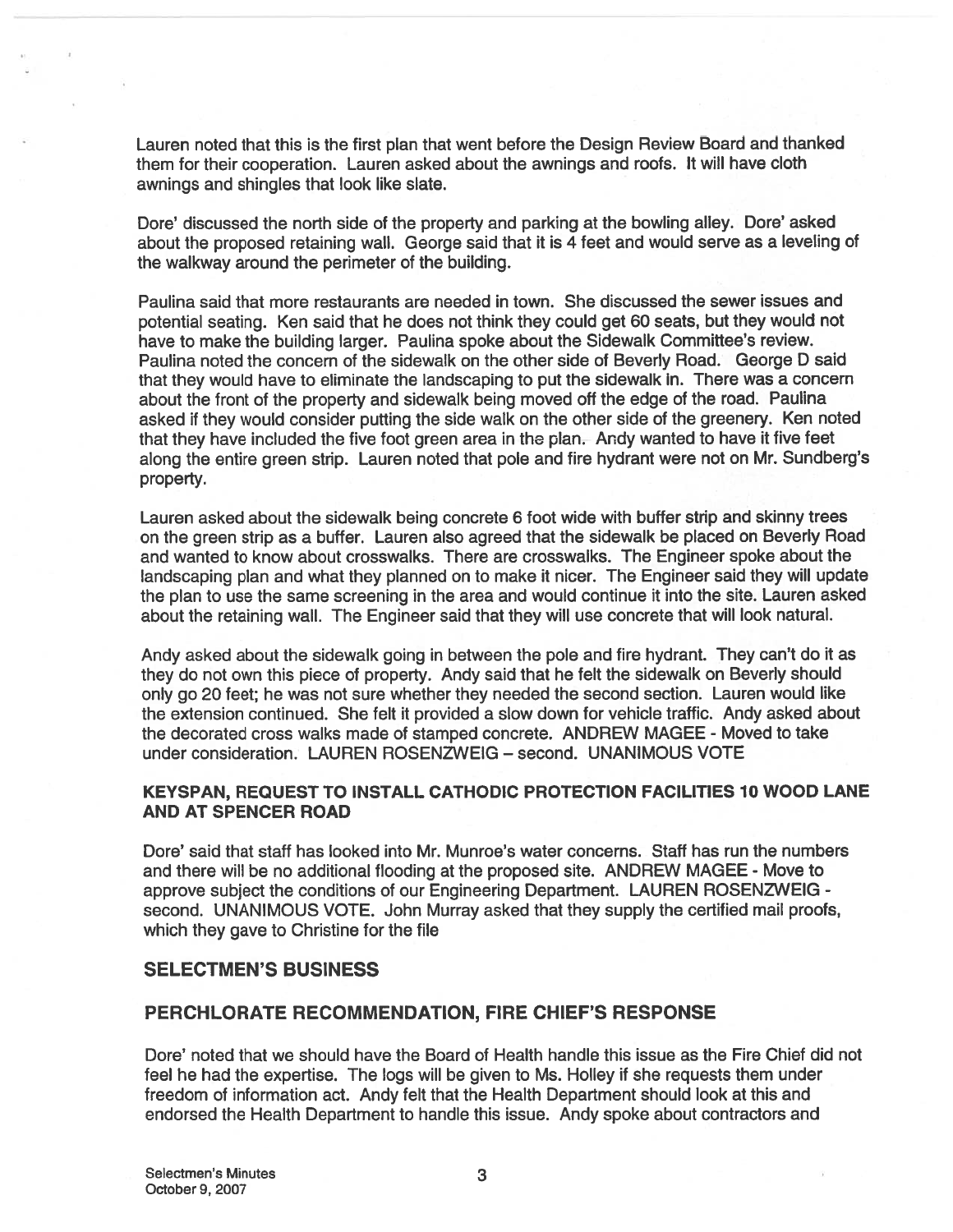questioned whether they are they using up to date Material Safety Sheets. Andy felt this should be handled by the Health Department. Andy noted that the blasting logs should be available within <sup>3</sup> days of request. John suggested if we should ask the Water District to perform testing on <sup>a</sup> yearly basis for Perchlorate.

### SCHOOL COMMITTEE DISCUSSION OF BUDGETARY ITEMS

Lauren spoke about the School Committee meeting she attended. She was interested in where they were going with their budgets and capital projects. She noted that we are trying to keep communication and trust. Lauren said that the materials are broken down into Regional and Public Schools. The schools are asking for staff at High school as well as their capital projects. She felt it was valuable to witness this process at the schools first hand. There was discussion of NESWC funds and how they would handle their needs in an override or revenue scenario, and projects that have been neglected will be addressed. She noted <sup>a</sup> compromise will need to take <sup>p</sup>lace. She asked the Members to look over the materials provided by the Supt. Office for the Thursday meeting. John noted the need for personnel at the town level is extensive and it is important to note that we too have needs and it will be <sup>a</sup> difficult year. John will discuss this at the Thursday meeting when the entire board is present.

### DOMESTIC VIOLENCE SERVICES OF CENTRAL MASS

Dore' discussed the reques<sup>t</sup> to have <sup>a</sup> vigil to walk Spruce, Arlington, and Central back to Mass Ave. 6:30 on Thursday. This walk is to recognize those who have been affected by violence. Lauren asked about police and John said that the Police Chief had no comment, but will monitor this activity as it occurs LAUREN ROSENZWEIG -Moved that we approve the candlelight vigil to recognize those affected by violence in Massachusetts. ANDREW MAGEE — second. UNANIMOUS VOTE

### SUASCO ACCEPTANCE OF MUNICIPAL ACHIEVEMENT AWARD

Andy updated the Board on the award and other activities planned. Andy will represen<sup>t</sup> the Board on the 10<sup>th</sup> of November. Andy felt that one person attending would be fine. Dore' may attend if his schedule permits.

#### OTHER BUSINESS

Dore' up dated the Board on the issue that FEATG has shrunk the size of the building.

Lauren noted the TAC draft Shuttle Report and noted that Franny Osman has meet with John Sharfarz and discussed how to proceed from here and what would be needed to expand commuter services and the recommendations of MAPC. It was noted that we try to ge<sup>t</sup> <sup>a</sup> sense of what the transportation needs are in town and any documentation that would give us an idea about people's patterns, how would <sup>a</sup> shuttle work, and what it would take to have people give up their cars.

Andy noted the CPC upcoming meeting for potential applications. ARRT Trail 25% design meeting will take place in the Faulkner Hearing Room on October 16<sup>th</sup>

Andy noted that the Bruce Freeman Trail ground breaking took place today.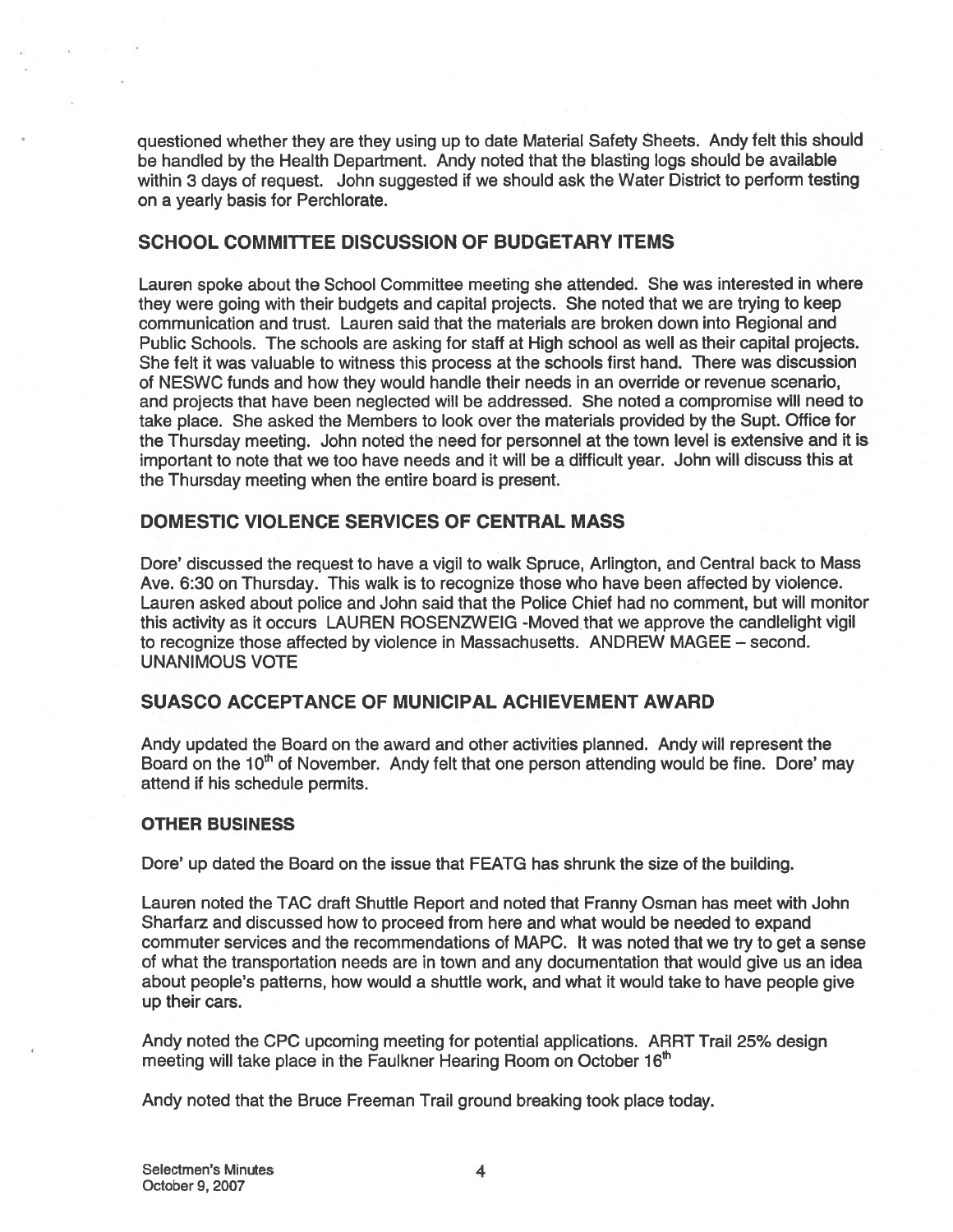Andy discussed the additional Selectmen meetings and said he thought that the meetings were helpful. Andy wants to keep the meetings on line and subject. He recognized the impact on staff.

Dore' said that what we want to put our issues on the table at the Oct. ALG Meeting, as a stake in the ground. He asked that they discuss how this will be funded and general items. He also talked about the Senior Center expansion; the school will have their own needs as well. Dore' said that we have laid the ground work for what our understandings are. Dore' said that they will agree to one question for Fire and one for School. Fin Com has suggested a ladder override with the Fire station as proposed and with the option of keeping the Center Station open. Andy felt that the two step ladder proposal should be on the Agenda for Thursday.

Andy too felt that we limit the Thursday meeting to no longer than an hour and <sup>a</sup> half. Lauren suggested that the Board look at the Chinitz document and wanted structure for this discussion.

Dore' spoke about the need for Senior Citizen Building expansion or relocation. Dore' felt that this could be noted at the State of the Town. Paulina wanted the Master Plan discussed in this forum. She noted that they are in the process of interviewing <sup>a</sup> consultant. She wanted peoples input. Andy and Lauren were asked to speak about Sewers at the State of the Town.

#### TOWN MANAGER'S REPORT

None

#### CONSENT AGENDA

LAUREN ROSENZWEIG — Moved to accep<sup>t</sup> the Consent Agenda with <sup>a</sup> hold on 9. Andy wanted the Saturday 29<sup>th</sup> meeting minutes amended; Lauren wanted the Sept.17<sup>th</sup> Pre-meeting Executive Session Minutes to be revised in the second paragraph. PAULINA KNIBBE second. UNANIMOUS VOTE

#### EXECUTIVE SESSION

ANDREW MAGEE - Move to go into Executive Session to discuss the Executive Session Minutes of September  $17<sup>th</sup>$  and the Minutes of September 29<sup>th</sup>, only to come back into Regular Session to adjourn. Roll Call was taken, All Ayes

Christline Joyce, Recording Secty Clerk, Board of Selectmen

 $192007$ 

**Date**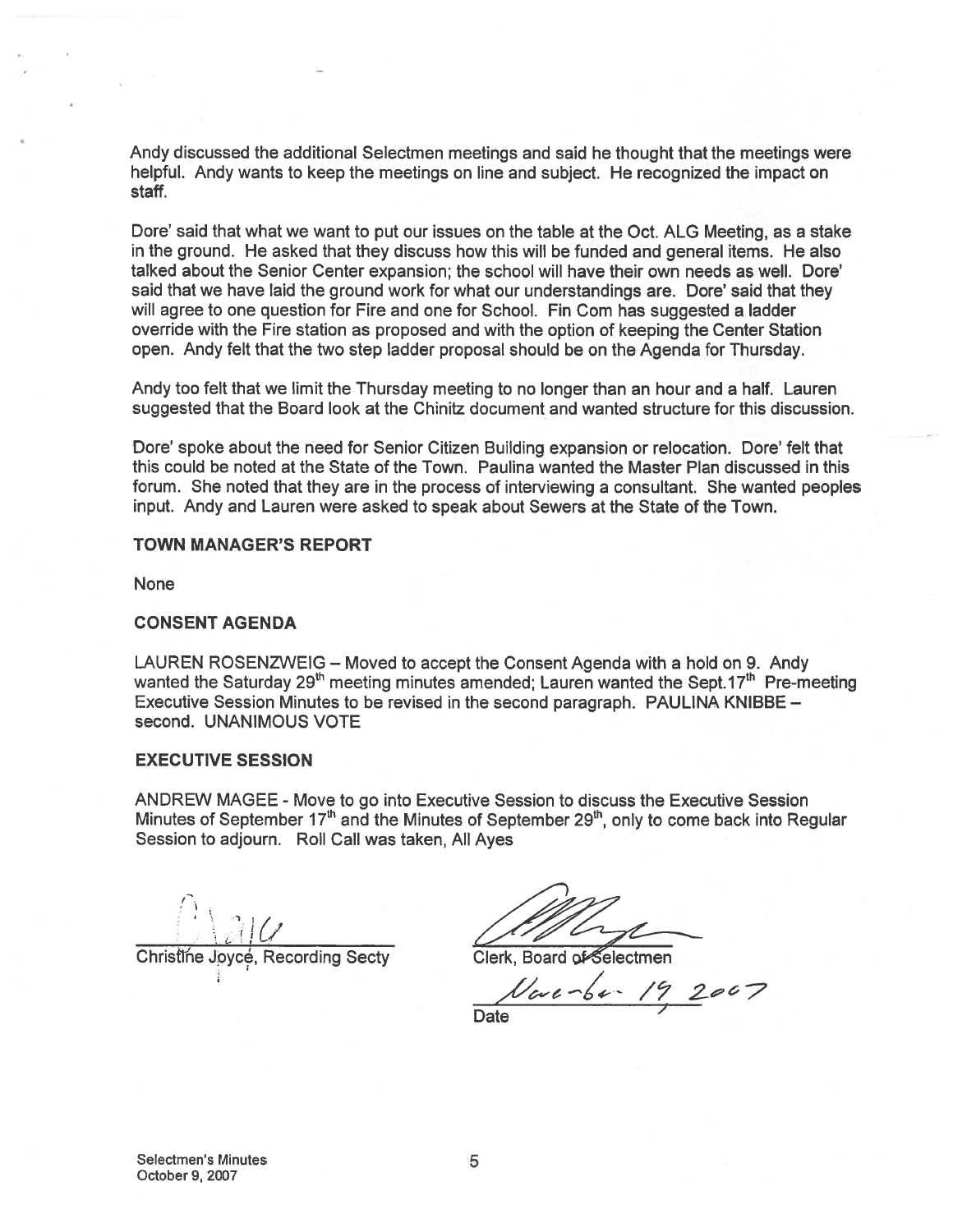# BOARD OF SELECTMEN & SEWER COMMISSIONERS' MEETING AGENDA

## Revisions noted in red

# Please Note: This is <sup>a</sup> Tuesday Meeting

Francis Faulkner Meeting Room Town Hall October 9, 2007 7:00 PM

## I. CITIZENS' CONCERNS

The Peet's will be in to discuss and easement matter with the Board.

## II. PUBLIC HEARINGS AND APPOINTMENTS

- 1. 7:02 OPERATIONAL MINUTE The Town Manager will provide <sup>a</sup> brief repor<sup>t</sup> on topics of interest.
- 2. 7:10 JOHN BENKERT, SECOND HAND SMOKE ISSUES Enclosed please find materials in the subject regard, for Board consideration.
- 3. 7:15 BOB MCGOWAN, COMMUNITY ALLIANCE FOR YOUTH (CAFY) Enclosed please find materials in the subject regard, for Board consideration.
- 4. 7:20 LEAGUE OF WOMEN VOTERS POLLING PLACE DISCUSSION Enclosed please find materials in the subject regard, for Board consideration.
- 5. 7:45 SITE PLAN SPECIAL PERMIT #615107- 411, 253 MAIN STREET, KENNETH SUNDBERG Enclosed please find materials in the subject regard, for Board consideration.
- 6. 8:55 KEYSPAN ENERGY REQUEST FOR INSTALLATION OF CATHODIC DEVICES AT 10 WOOD LANE (CONTINUED FROM 9/24/07) & KEYSPAN REQUEST FOR SPENCER ROAD CATHODIC INSTALLATION. Enclosed please find materials in the subject regard, for Board consideration.

## Ill. SELECTMEN'S BUSINESS

- 7. PERCHLORATE RECOMMENDATION, FIRE CHIEF'S RESPONSE. Enclosed please find materials in the subject regard, for Board consideration.
- 7A. SCHOOL COMMITTEE DISCUSSION OF BUDGETARY ITEMS. Enclosed please find materials in the subject regard, for Board consideration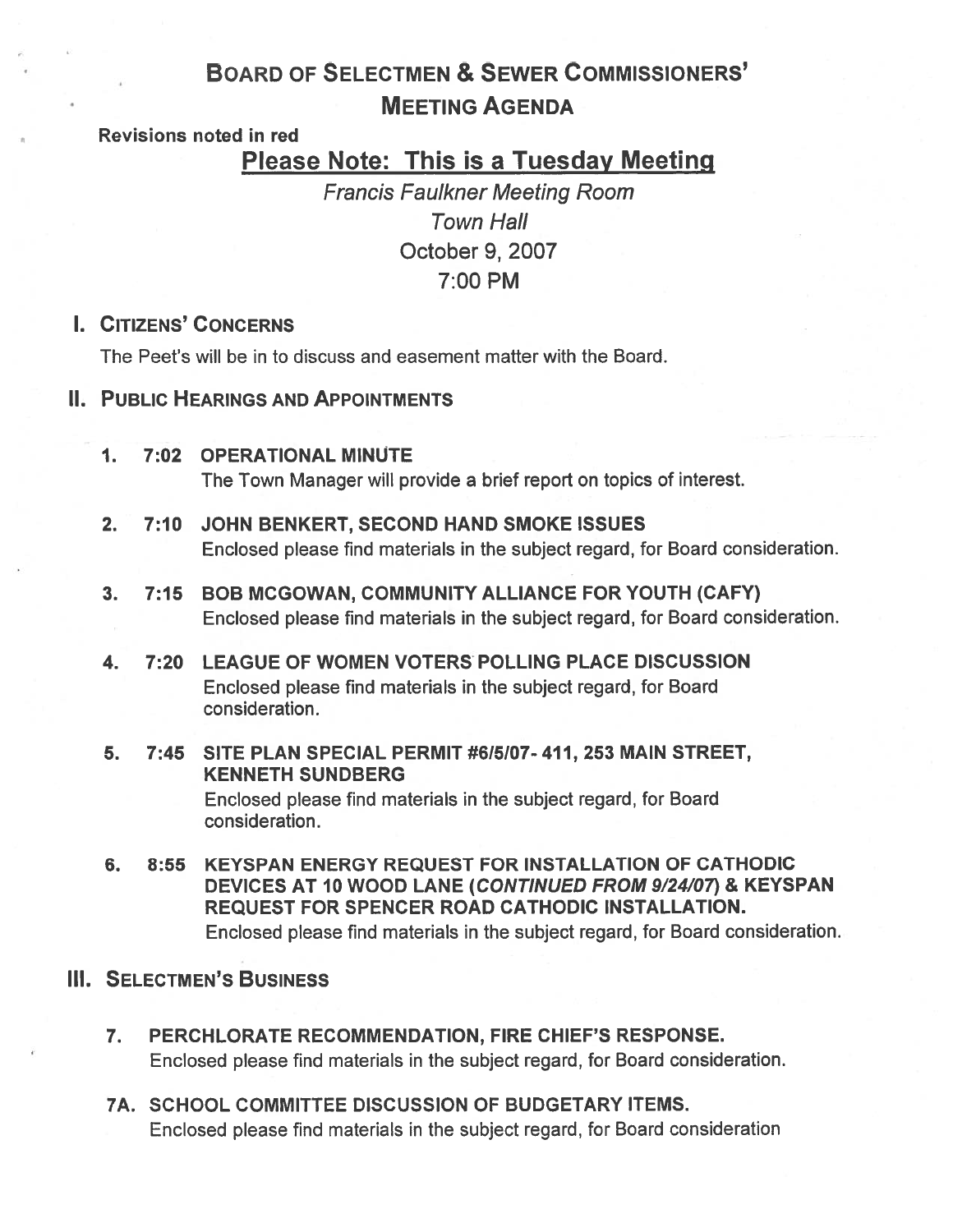- TB. DOMESTIC VIOLENCE SERVICES OF CENTRAL MASS Enclosed please find materials in the subject regard, for Board consideration.
- 7C. SUASCO, ACCEPTANCE OF MUNICIPAL ACHIEVEMENT AWARD Enclosed please find materials in the subject regard, for Board consideration.
- 8. OTHER BUSINESS
- IV. TOWN MANAGER'S REPORT
- V. CONSENT AGENDA

## 9. ACCEPT MINUTES

Enclosed please find, Regular and Executive Session Minutes of September 17, 2007, and Minutes of September 29, 2007 for Board consideration.

- 10. OBSOLETE MATERIALS DISPOSAL, ACTON HIGHWAY DEPARTMENT Enclosed please find materials in the subject regard, for Board consideration.
- 11. OBSOLETE MATERIALS DISPOSAL, ACTON MEMORIAL LIBRARY Enclosed please find materials in the subject regard, for Board consideration.
- 12. NSTAR ELECTRIC, GRANT OF LOCATION, UNDERGROUND SERVICE, TAYLOR & PARTRIDGE POND ROADS (NO HEARING REQUIRED) Enclosed please find materials in the subject regard, for Board consideration.
- 13. NSTAR AND VERIZON PETITION FOR JOINT OWNERSHIP OF UTILITY POLES ON SIMON WILLARD, HEALD ROAD, ELIOT CIRCLE AND COWDREY LAND (NO HEARING REQUIRED) Enclosed please find materials in the subject regard, for Board consideration.
- 14. REQUEST FOR ANNUAL THANKSGIVING EVE PEP RALLY/BONFIRE Enclosed please find materials in the subject regard, for Board consideration.
- 15. COMMITTEE APPOINTMENT, BOARD OF HEALTH, MARK CONOBY, REGULAR MEMBER TERM TO EXPIRE 6/30/10 Enclosed please find the materials in the subject regard, for Board consideration.

## EXECUTIVE SESSION

## ADDITIONAL INFORMATION

Enclosed <sup>p</sup>lease find additional correspondence that is strictly informational and requires no Board action.